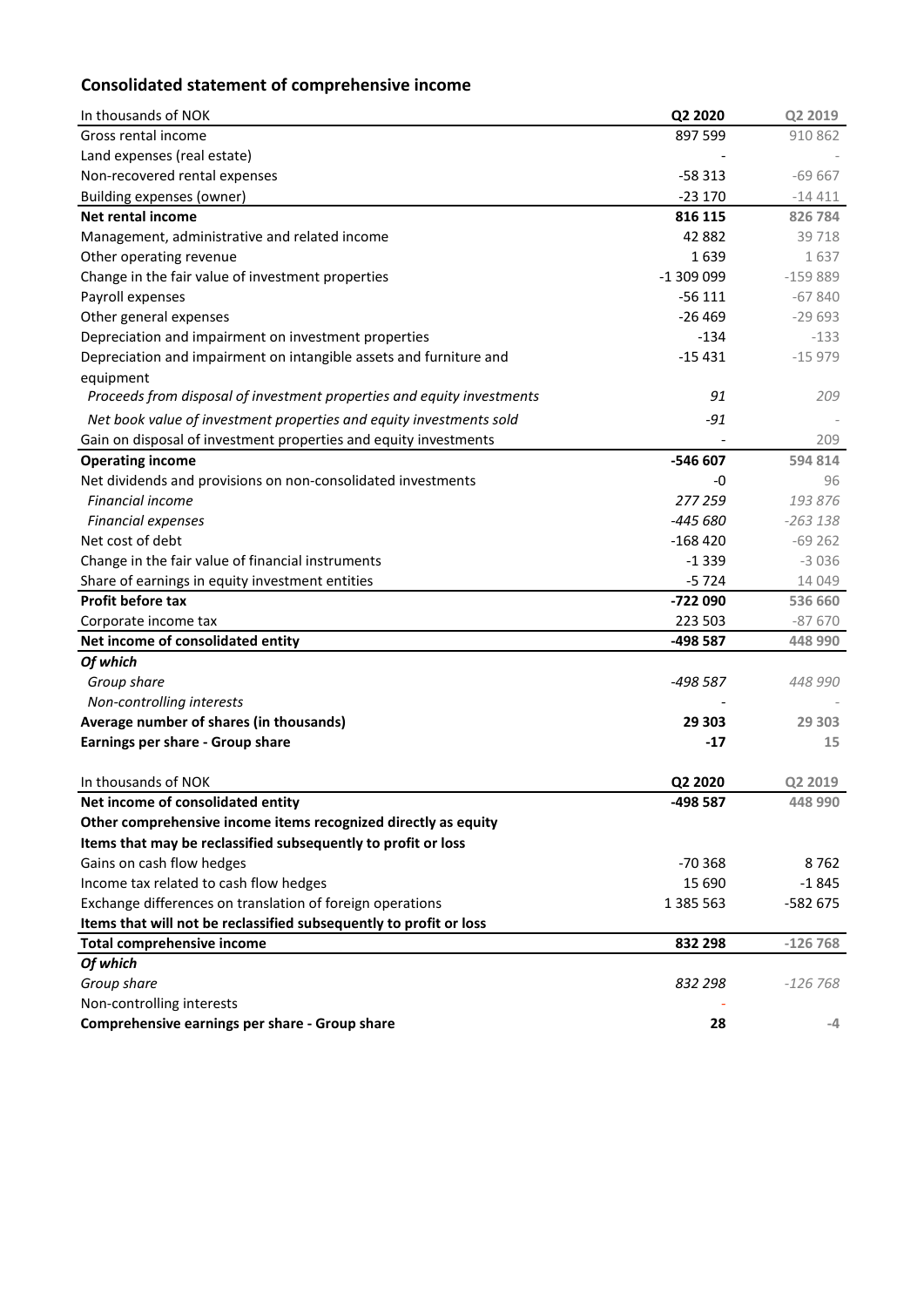## **Consolidated statement of financial position**

| In thousands of NOK                                     | 30/06/2020  | 30/06/2019    |
|---------------------------------------------------------|-------------|---------------|
| Goodwill                                                | 348 425     | 348 425       |
| Intangible assets                                       | 40 494      | 54 126        |
| Furniture and equipment and work in progress            | 27 974      | 37 119        |
| Investment properties and properties under construction | 37 843 976  | 36 101 078    |
| Equity method securities                                | 1787894     | 1784389       |
| Other non-current assets                                | 5 601       | 4 3 2 4       |
| Non-current derivatives                                 | 9871        | 7 2 5 6       |
| Deferred tax assets                                     | 150 206     | 72 997        |
| <b>NON-CURRENT ASSETS</b>                               | 40 214 442  | 38 409 714    |
| Investment properties held for sale                     |             | 97 900        |
| Inventory                                               |             |               |
| Trade accounts receivables                              | 242 630     | 145 465       |
| Other receivables                                       | 271 199     | 203 004       |
| Tax receivables                                         | 132 122     | 96 616        |
| Other debtors                                           | 139 077     | 106 388       |
| <b>Current derivatives</b>                              | 227         | 518           |
| Cash and cash equivalents                               | 418 396     | 285 789       |
| <b>CURRENT ASSETS</b>                                   | 932 451     | 732 677       |
| <b>TOTAL ASSETS</b>                                     | 41 146 893  | 39 142 391    |
| Share capital                                           | 73 259      | 73 259        |
| Additional paid-in capital                              | 4 0 28 5 84 | 4 0 28 5 84   |
| Legal reserves                                          |             |               |
| Consolidated reserves                                   | 18 131 970  | 16 964 949    |
| <b>Treasury shares</b>                                  |             |               |
| <b>Hedging reserves</b>                                 | $-107854$   | $-90214$      |
| Other consolidated reserves                             | 18 239 824  | 17 055 164    |
| Consolidated earnings                                   | -498 588    | 448 989       |
| Shareholders' equity, group share                       | 21 735 225  | 21 515 782    |
| Non-controlling interests                               |             |               |
| <b>Non-controlling interests</b>                        |             |               |
| <b>SHAREHOLDERS' EQUITY</b>                             | 21 735 225  | 21 515 782    |
| Non-current financial liabilities                       | 11 359 909  | 10 293 417    |
| Long-term provisions                                    |             |               |
| Pension commitments                                     |             |               |
| Non-current derivatives                                 | 147 607     | 121 380       |
| Security deposits and guarantees                        | 133 585     | 116 599       |
| Deferred tax liabilities                                | 5 071 773   | 4 8 3 0 2 5 1 |
| <b>NON-CURRENT LIABILITIES</b>                          | 16 712 874  | 15 361 646    |
| <b>Current financial liabilities</b>                    | 1932820     | 1 8 1 5 3 4 5 |
| Lease Liability - Current                               | 18791       | 18 295        |
| <b>Current financial liabilities</b>                    | 1951612     | 1833640       |
| <b>Bank facilities</b>                                  | 125 054     | 0             |
| Trade payables                                          | 262 639     | 219 284       |
| Payables to fixed asset suppliers                       |             |               |
| <b>Other liabilities</b>                                | 125 330     | 85 257        |
| <b>Current derivatives</b>                              |             |               |
| Social and tax liabilities                              | 234 159     | 126 782       |
| <b>CURRENT LIABILITIES</b>                              | 2 698 794   | 2 2 6 4 9 6 4 |
| TOTAL SHAREHOLDERS' EQUITY AND LIABILITIES              | 41 146 893  | 39 142 391    |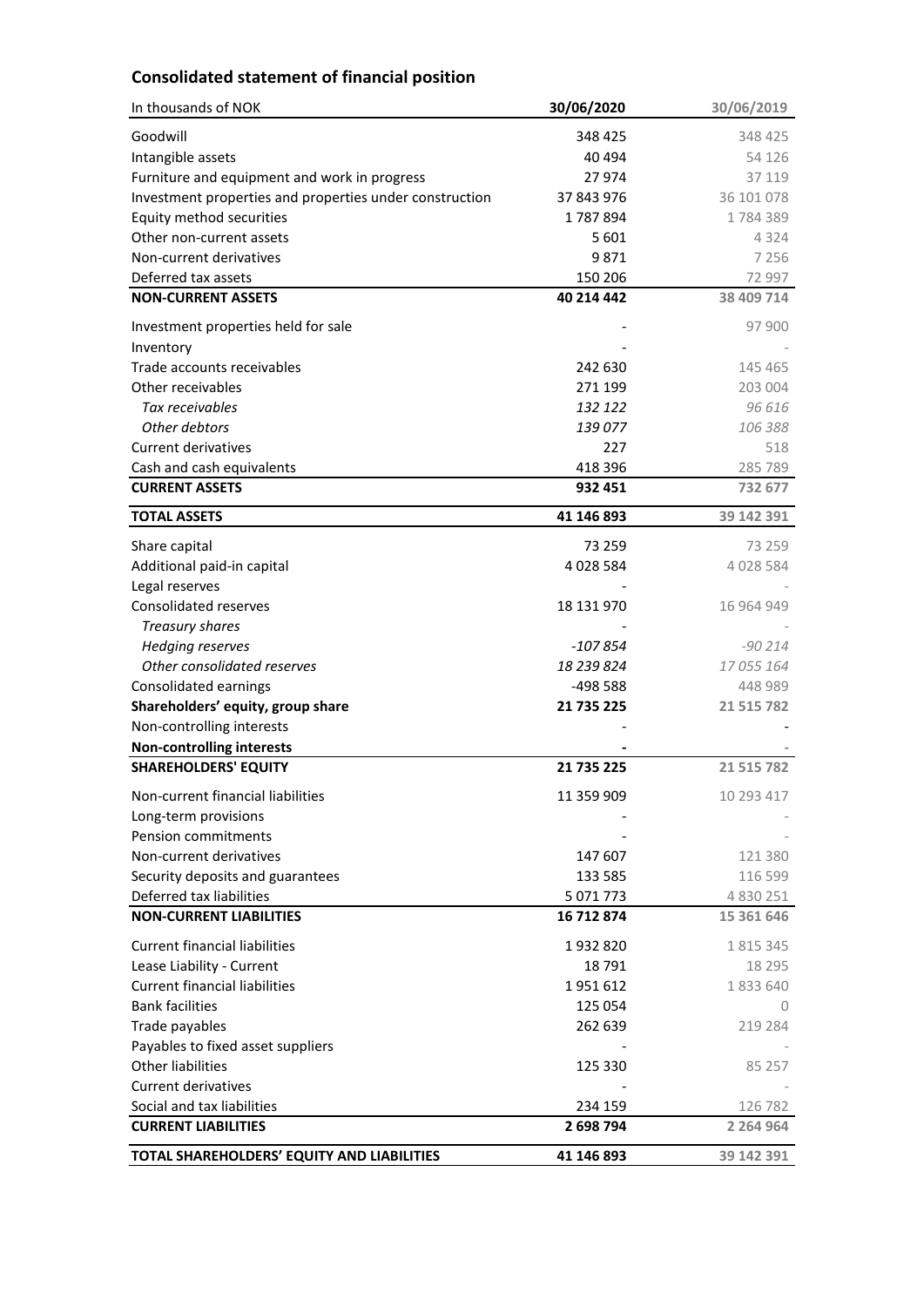## **Consolidated statement of cash flows**

|                                                                             | Q2 2020    | Q2 2019    |
|-----------------------------------------------------------------------------|------------|------------|
| Net income from consolidated companies                                      | $-498587$  | 448 990    |
| Depreciation, amortization and provisions                                   | 15 5 5 5   | 16 112     |
| Change in the fair value of investment properties                           | 1 309 099  | 163 389    |
| Capital gains and losses on asset disposals net of taxes and deferred taxes | $-12$      | 1791       |
| Income taxes                                                                | $-223503$  | 87 670     |
| Share of earnings in equity method investees                                | 5724       | $-14049$   |
| Reclassification of financial interests and other items                     | 153 573    | 220 707    |
| Gross cash flow from consolidated companies                                 | 761849     | 924 610    |
| Paid taxes                                                                  | $-1741$    | 330        |
| Change in operating working capital                                         | $-37450$   | $-183781$  |
| Net cash flow from operating activities                                     | 722 658    | 741 159    |
| Proceeds from sale of investment properties                                 | 91         |            |
| Proceeds from sale of other fixed assets                                    |            |            |
| Proceeds from disposal of subsidiaries (net of cash disposed)               |            | 209        |
| Acquisitions of investment properties                                       | $-5104$    | $-6103$    |
| Payments in respect of construction work in progress                        | $-214631$  | $-139721$  |
| Acquisitions of other fixed assets                                          | $-6592$    | 7907       |
| Movement of loans and advance payments granted and other investments        | 39         | 26 197     |
| Net cash flow from investing activities                                     | $-226$ 197 | $-111511$  |
| Dividends and group contributions paid to the parent company's shareholders | $-383625$  | $-284856$  |
| Change in capital from subsidiaries with non-controlling interests          |            | $-30000$   |
| New loans, borrowings and hedging instruments                               | 1 275 093  | 1 640 760  |
| Repayment of loans, borrowings and hedging instruments                      | $-1372256$ | $-1898824$ |
| Interest paid                                                               | $-121767$  | $-190111$  |
| Other cash flows related to financing activities                            | $-10936$   | $-2589$    |
| Net cash flow from financing activities                                     | $-613491$  | $-765620$  |
| Net changes in cash                                                         | $-117030$  | $-135972$  |
| Cash at the start of the period                                             | 363 257    | 446 822    |
| Effect of foreign exchange differences                                      | 47 115     | $-25060$   |
| Cash at the end of the period                                               | 293 341    | 285 789    |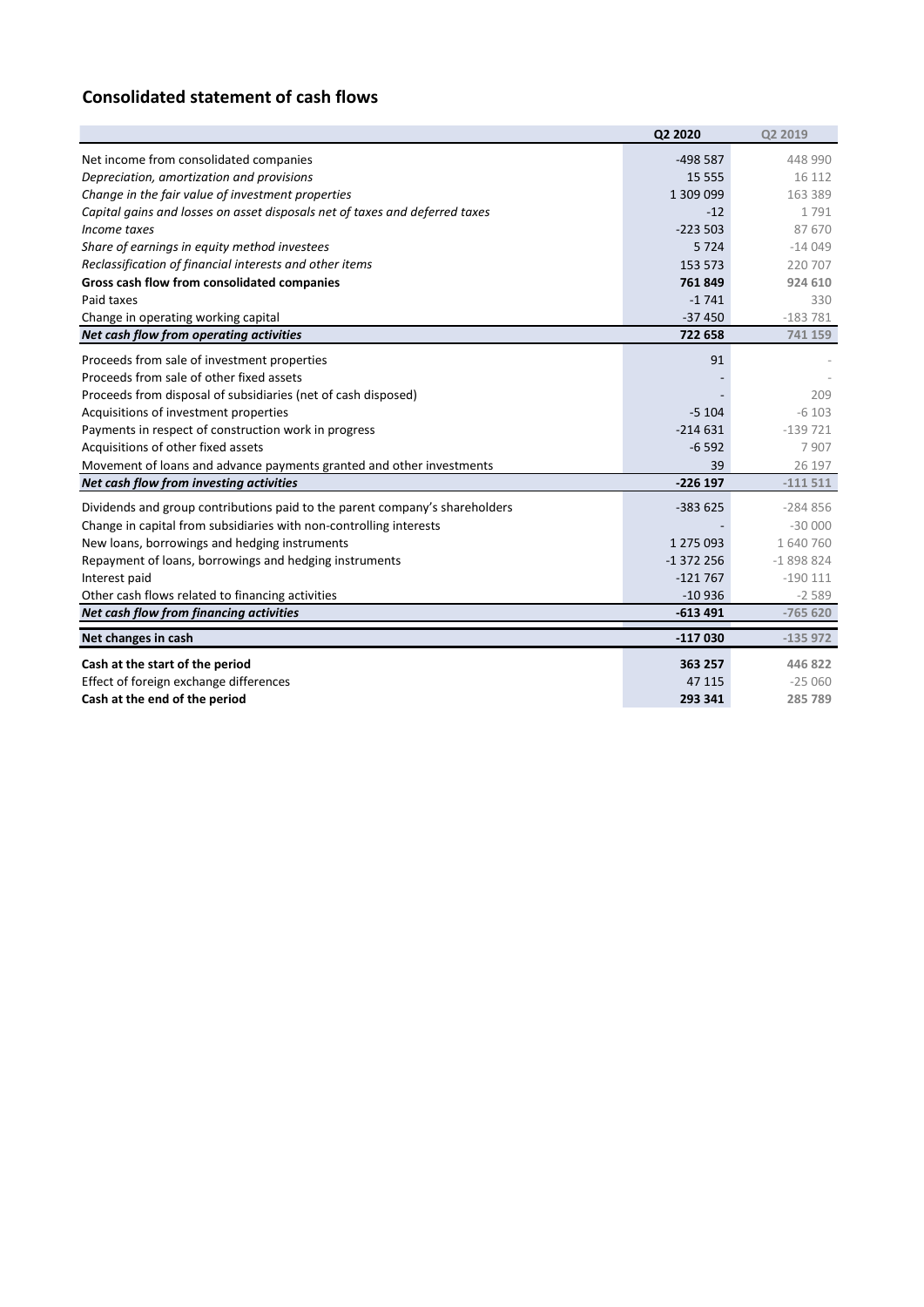### **Consolidated statement of changes in equity**

| 31/12/2019                                     | Share Additional paid-in |                          | Hedging                  | <b>FX conversion</b>     | Consolidated             | Consolidated | Equity, group | Equity, non-             | <b>Total</b> |
|------------------------------------------------|--------------------------|--------------------------|--------------------------|--------------------------|--------------------------|--------------|---------------|--------------------------|--------------|
|                                                | capital                  | capital                  | reserves                 | reserves                 | reserves                 | earnings     | share         | controlling interest     | Equity       |
|                                                |                          |                          |                          |                          |                          |              |               |                          |              |
| Opening statement in thousands of NOK          | 73 259                   | 4 0 28 5 84              | $-97132$                 | 1 393 055                | 15 193 251               | 1 247 236    | 21 838 252    | $\blacksquare$           | 21 838 252   |
| <b>Share capital transactions</b>              |                          |                          |                          |                          |                          |              |               |                          |              |
| Reclassification of last year's net income     |                          |                          |                          |                          | 1 247 236                | $-1247236$   | -0            |                          | -0           |
| Net income for the period                      |                          |                          |                          |                          |                          | 732 048      | 732 048       | $\overline{\phantom{a}}$ | 732 048      |
| Net income for the period                      |                          |                          |                          | $\overline{\phantom{a}}$ | 1 247 236                | $-515188$    | 732 048       |                          | 732 048      |
| Income from cash-flow hedging                  |                          |                          | 43 956                   |                          | $\overline{\phantom{a}}$ | $\sim$       | 43 956        |                          | 43 956       |
| <b>Translation profits and losses</b>          |                          |                          | 0                        | $-238475$                | -0                       | 0            | $-238475$     |                          | $-238475$    |
| Gains and losses recognized directly in equity |                          |                          | 43 956                   | $-238475$                | -0                       | $\mathbf{0}$ | $-194520$     |                          | $-194520$    |
| <b>Group contribution</b>                      |                          |                          |                          |                          | $-284711$                |              | $-284711$     |                          | $-284711$    |
| Dividends paid                                 |                          |                          |                          |                          | $-803625$                |              | $-803625$     |                          | -803 625     |
| <b>Other Movements</b>                         | 0                        |                          |                          |                          | $-892$                   |              | $-892$        |                          | $-892$       |
| <b>Closing statement</b>                       | 73 259                   | 4 028 584                | $-53176$                 | 1 1 5 4 5 7 9            | 15 351 258               | 732 048      | 21 286 553    | $\overline{\phantom{a}}$ | 21 286 553   |
|                                                |                          |                          |                          |                          |                          |              |               |                          |              |
| 30/06/2020                                     |                          | Share Additional paid-in | Hedging                  | <b>FX conversion</b>     | Consolidated             | Consolidated | Equity, group | Equity, non-             | <b>Total</b> |
|                                                | capital                  | capital                  | reserves                 | reserves                 | reserves                 | earnings     | share         | controlling interest     | Equity       |
| Opening statement in thousands of NOK          | 73 259                   | 4 0 28 5 84              | $-53176$                 | 1 1 5 4 5 7 9            | 15 351 258               | 732 048      | 21 286 553    | $\overline{\phantom{a}}$ | 21 286 553   |
| <b>Share capital transactions</b>              |                          |                          |                          |                          |                          |              |               |                          |              |
|                                                |                          |                          |                          |                          |                          |              |               |                          |              |
| Reclassification of last year's net income     |                          |                          |                          |                          | 732 048                  | -732 048     | ი             |                          | $\Omega$     |
| Net income for the period                      |                          |                          | $\overline{\phantom{a}}$ | $\sim$                   | $\overline{\phantom{a}}$ | -498 587     | -498 587      | $\sim$                   | -498 587     |
| Net income for the period                      |                          |                          |                          |                          | 732 048                  | -1 230 635   | -498 587      |                          | -498 587     |
| Income from cash-flow hedging                  |                          |                          | $-54679$                 |                          |                          |              | -54 679       |                          | $-54679$     |
| <b>Translation profits and losses</b>          |                          | 0                        | -0                       | 1 385 666                | $-103$                   | 0            | 1 385 563     |                          | 1 385 563    |
| Gains and losses recognized directly in equity |                          | 0                        | $-54679$                 | 1 385 666                | $-103$                   | $\mathbf{0}$ | 1330885       | $\overline{\phantom{a}}$ | 1330885      |
| <b>Group contribution</b>                      |                          |                          |                          |                          | -383 626                 |              | $-383626$     |                          | -383 626     |
| Dividends paid                                 |                          |                          |                          |                          | $\overline{\phantom{a}}$ |              |               |                          |              |
| <b>Other Movements</b>                         |                          |                          |                          |                          | 0                        |              | $\mathbf 0$   |                          |              |
| <b>Closing statement</b>                       | 73 259                   | 4 0 28 5 84              | $-107854$                | 2 540 246                | 15 699 579               | -498 588     | 21 735 225    | $\sim$                   | 21 735 225   |
|                                                |                          |                          |                          |                          |                          |              |               |                          |              |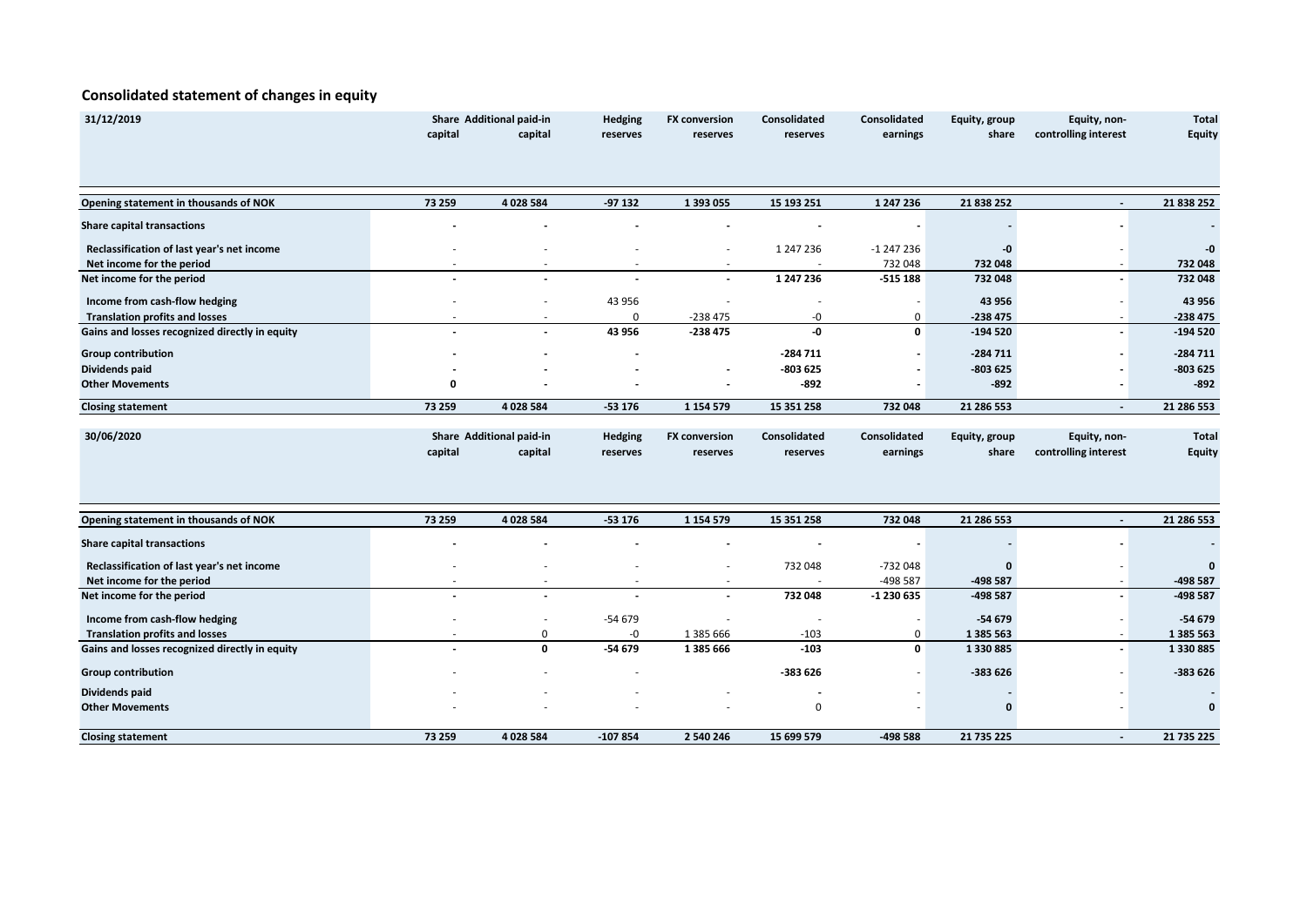#### **Segment information**

Steen & Strøm is a Scandinavian shopping center company, with 18 leading centers located in the most attractive marketplaces in Denmark, Norway, and Sweden.

For management purposes, the Group is structured into operating segments which are geographic regions. There are in total three operating segments. These three operating segments are structured as follows:

- Denmark
- Norway

— Sweden

The management team monitors the operating results of each business segment independently as a basis for segment decision-making and performance evaluation. Group financial policy (including the impact of financial income and expenses), corporate activities and tax result calculation are handled at

| Q2 2020                                                                      | Segment income statement |           |           |              |
|------------------------------------------------------------------------------|--------------------------|-----------|-----------|--------------|
| In thousands of NOK                                                          | <b>Denmark</b>           | Norway    | Sweden    | <b>Total</b> |
| Gross rental income                                                          | 280 183                  | 328 155   | 289 261   | 897 599      |
| Land expenses (real estate)                                                  |                          |           |           |              |
| Non-recovered rental expenses                                                | $-22026$                 | $-11.385$ | $-24902$  | $-58313$     |
| Building expenses (owner)                                                    | $-6802$                  | $-10185$  | $-6183$   | $-23170$     |
| Net rental income                                                            | 251 355                  | 306 585   | 258 175   | 816 115      |
| Management, administrative and related income                                | 9521                     | 21 4 4 7  | 11915     | 42 882       |
| Other operating revenue                                                      | 395                      | 1090      | 154       | 1639         |
| Change in the fair value of investment properties                            | $-435688$                | $-314861$ | $-558550$ | $-1309099$   |
| Payroll expenses                                                             | $-10255$                 | $-28954$  | $-16901$  | $-56111$     |
| Other general expenses                                                       | $-6014$                  | $-17580$  | $-2875$   | $-26469$     |
| Depreciation and impairment allowance on investment properties               |                          | $-134$    |           | $-134$       |
| Depreciation and impairment allowance on intangible assets and furniture and | $-450$                   | $-13097$  | $-1884$   | $-15431$     |
| equipment                                                                    |                          |           |           |              |
| Proceeds from disposal of investment properties and equity investments       |                          | 91        |           | 91           |
| Net book value of investment properties and equity investments sold          |                          | $-91$     |           | $-91$        |
| Income from disposal of investment properties and equity investments         |                          |           |           |              |
| <b>Operating income</b>                                                      | $-191137$                | $-45504$  | $-309967$ | $-546607$    |
| Net dividends and provisions on non-consolidated investments                 |                          |           |           | $-0$         |
| <b>Financial income</b>                                                      |                          |           |           | 277 259      |
| <b>Financial expenses</b>                                                    |                          |           |           | $-445680$    |
| Net cost of debt                                                             |                          |           |           | $-168420$    |
| Change in the fair value of financial instruments                            |                          |           |           | $-1339$      |
| Share of earnings in equity investment entities                              |                          |           |           | $-5724$      |
| Profit before tax                                                            |                          |           |           | $-722090$    |
| Corporate income tax                                                         |                          |           |           | 223 503      |
| Net income of consolidated group                                             |                          |           |           | $-498587$    |